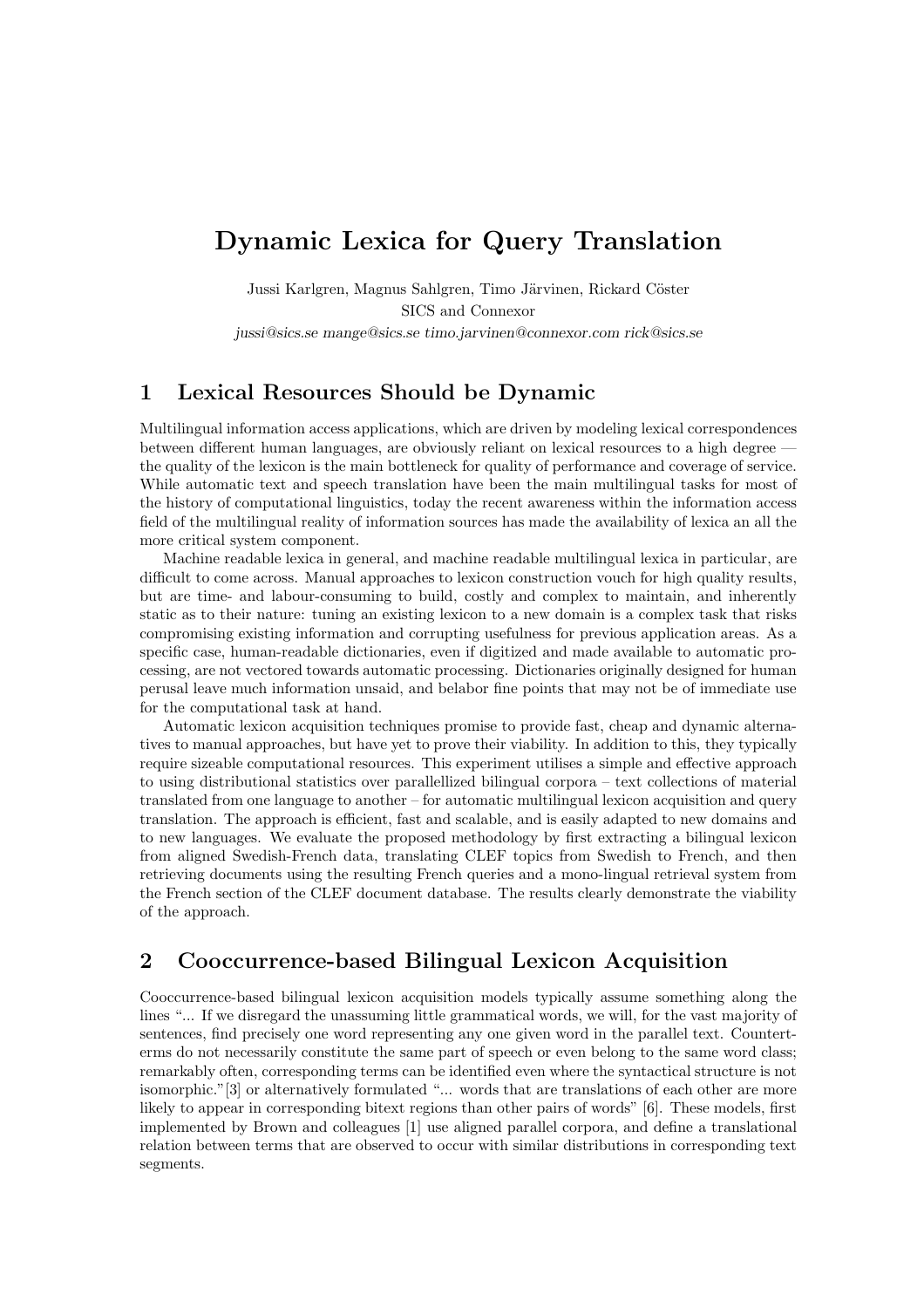Our approach, the Random Indexing approach, by contrast with most other approaches to distributionally based algorithms for bilingual lexicon acquisition, takes the context – an utterance, a window of adjacency, or when necessary, an entire document – as the primary unit. Rather than building a huge vector space of contexts by lexical item types, we build a vector space which is large enough to accommodate the occurrence information of tens of thousands of lexical item types in millions of contexts, yet compact enough to be tractable; constant in size in face of ever-growing data sizes; and designed to model association between distributionally similar lexical items without compilation or explicit dimensionality reduction. Our approach is described in detail in several publications [2, 4, 7, 8]; this paper describes experiments made on this year's CLEF data.

### 3 Experiment

We use the document-aligned Europarl corpus [5] which consists of parallel texts from the proceedings of the European Parliament, and is available in 11 European languages, freely from http://www.isi.edu/˜koehn/europarl. From this multilingual corpus we extracted the Swedish-French section which we then lemmatized and normalized using the commercially available FDG tools from Connexor. The resulting data consist of several tens of thousands of sentence-level aligned document pairs. These data were used to extract a bilingual Swedish-French lexicon.

The topic texts were lemmatized and normalized using the same morphological analysis tools from Connexor as were used for the Swedish corpus.

The queries were translated word-by-word from Swedish to French using the extracted lexicon. The text retrieval engine used for our experiments is a system being developed at SICS, The system is described in more detail in our CLEF paper [9] from last year. The French target collection was indexed by the system and the translated French queries were used to retrieve texts from the French collection without manual intervention.

### 4 Results

p@100 12 best 26 on or above median 9 near but below median 8 worst p@1000 26 best 34 on or above median 4 near but below median 4 worst ap 2 best 19 on or above median 10 near but below median 2 worst

The results were reasonably good with 34 of fifty queries on or above median, whereof 26 queries at top score for the "precision at 1000 documents" recall oriented score. For the other established two scoring schemes ("average precision" and "precision at 100 documents") the results were slightly lower, but the majority of queries in each case on, above or near median submitted scores. A more precision oriented evaluation scheme where average precision is calculated at 5 retrieved documents gives a satisfying score of 30 per cent.

Closer result analysis is still in progress, but some of the failed queries can be observed as having retrieved no documents at all. This is typically due to mistranslation or missing translation of some crucial query term, most often a name.

## Acknowledgements

The work reported here is partially funded by the European Commission under contracts IST-2000-29452 (DUMAS) which is hereby gratefully acknowledged.

#### References

[1] P. Brown, S. Cocke, V. Della Pietra, F. Della Pietra, F. Jelinek, R. Mercer, and P. Roossin. A statistical approach to language translation. In Proceedings of the 12th Annual Conference